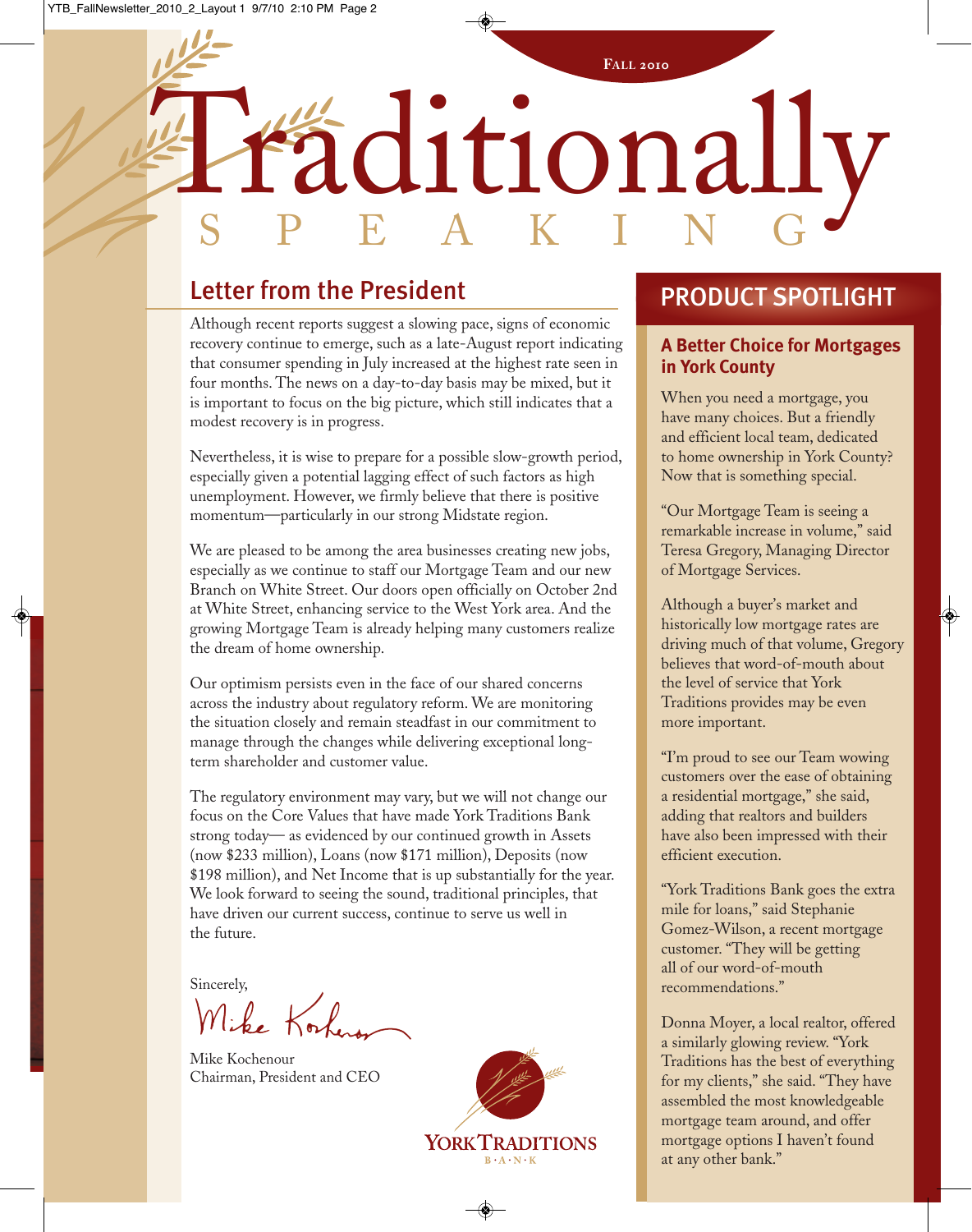# EITC Contributions Support Education in York County

Strong support for education is essential to any community's vitality, and community stewardship is one of the Core Values of York Traditions Bank.

To help maintain the vitality of local education, York Traditions Bank has capitalized on the benefits of Pennsylvania's Educational Improvement Tax Credit (EITC) program to provide just over \$25,000 in support this year to local organizations.

#### York Traditions Bank 2010 EITC Contribution Recipients

Crispus Attucks Association, Inc. DreamWrights Youth & Family Theatre Junior Achievement of South Central PA Leg Up Farm Martin Library Association Susan P. Byrnes Health Education Center, Inc. YMCA York County Alliance for Learning York County Heritage Trust YWCA of York Christian School of York York County Community Foundation/ Opportunities Scholarship Fund (for Logos Academy) York County Community Foundation/ Opportunities Scholarship Fund (for York Country Day School)

## York Traditions Bank Sponsors York Junior Miss **Scholarships**

As part of our commitment to encouraging young women to make the most of their educational opportunities, York Traditions Bank was proud to sponsor the York County Junior Miss scholarship awards this year.

Junior Miss (renamed Distinguished Young Women as of June 30) is a national program empowering high school girls with skills for success in college and career.



**York County's new Junior Miss, Nicolette Drescher of Central York High School. She is one of eight 2010 York Junior Miss scholarship winners.**

*5*

"The sponsorship helped us award more than \$30,000 in scholarships—more than any other local program," said Lyn Bergdoll, President, York County Junior Miss. "We're pleased to see a local bank demonstrating such a commitment to York County."

## Consumers Turn to Local, Independent Banks for Safety, Soundness, and Community Commitment

According to *Forbes*, a Zogby poll earlier this year found that 14% of respondents had recently moved money from large banks to smaller, independent institutions like York Traditions Bank.

This points to a significant change in consumer attitudes. To understand why, let's take a look at how the value-based practices that York Traditions Bank prioritizes differ from those of many large banks, and the results of those differences.

York Traditions Bank never got involved in subprime mortgages, always basing loan decisions on sound fundamentals. To ensure safety and stability, we have remained well capitalized and have pro-actively managed our enterprise risk.

The strength of our approach is validated not only by our solid financial position, but also by our 5-Star Bauer Rating—a key industry measure of stability. We are one of only two area banks, large or small, with a 5-Star rating.

However, the benefits of banking with York Traditions run even deeper. We take the word community in community bank seriously. We're proud of our community and committed to doing our share to see that the savings of hard-working York Countians are re-invested locally.

That's the basis of everything we do, as we strive to provide quality deposit, wealth management, and lending products, and highly personalized service by our Best of Class Associates to our York County customers.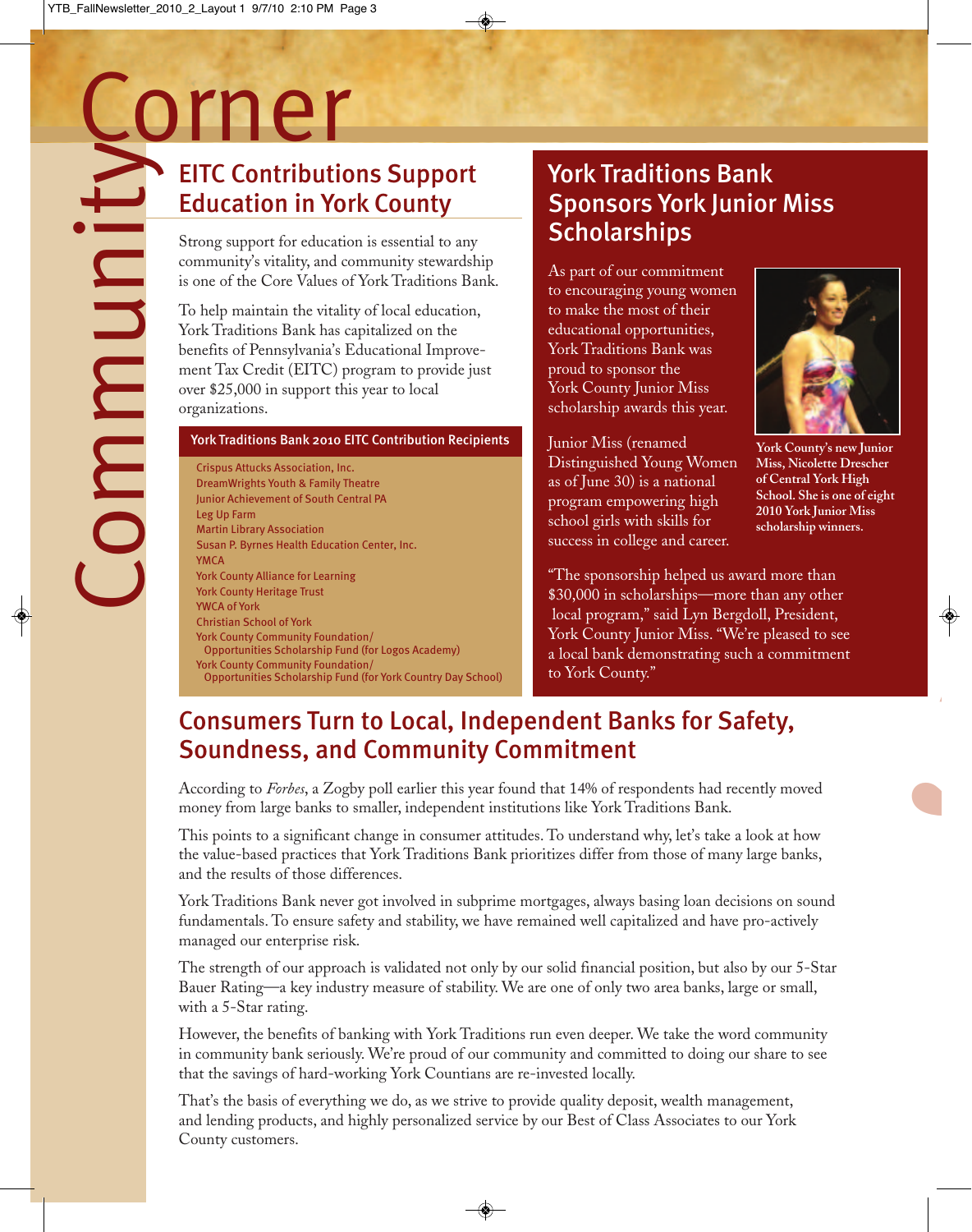# **Small Business Success Stories** We're Big on Small Business!

This is the theme of our current small business marketing campaign, spreading the word that we're here to serve local businesses—with money to lend and an enhanced selection of innovative deposit accounts, checking products, cash management services, and more.

However, it's more than just a slogan. It's a promise, reflecting our commitment to building strategic relationships with businesses and providing a personalized mix of services.

What makes York Traditions Bank different? "We're willing to work hard for each and every customer," said Shawn Stine, Managing Director, Business Services.

"For example, many banks, let alone business owners, shy away from SBA or USDA government lending programs. They perceive the process as too difficult. But we strive to simplify it by taking care of the paperwork and following up with the right agency officials in a direct and timely manner. We go the extra mile to give each deal the best possible chance to close successfully."

#### Five Years on Eastern Boulevard

#### On the 5th Anniversary of Our First Free Standing Branch, Associates Look Back

Fi<br>
Ol<br>
Br<br>
As we cele<br>
Street, we<br>
the openine<br>
expansion<br>
Associates As we celebrate one milestone this year with a Grand Opening on White Street, we also look back at another defining moment for York Traditions Bank: the opening, five years ago, of the Eastern Boulevard Branch—our first expansion beyond our Headquarters on St. Charles Way.

Associates who have been at Eastern Boulevard since the beginning also see it as an important personal milestone.

"Having watched the walls go up and hired the first staff, I feel that the Branch has become a part of me," said Deb Dixon, Branch Manager. "And everyone who walks in becomes a part of the Eastern Boulevard Family."

#### Don't take our word for it: our customers tell the York Traditions Small Business Banking story best.

"I needed <sup>a</sup> startup loan for expenses while getting cashflow up to speed. Other banks said my amount was too small or wanted to use my home as collateral. York Traditions Bank was ready to meet my needs."

> —**Tom Weekley**, *The Weekley Agency Inc.*

"Before my previous bank merged with <sup>a</sup> larger entity, the associates knew my name, recognized my voice on the phone, and understood my business. With York Traditions Bank, I have that personal relationship again."

> —**Harry "Bud" Bowman**, *The Husband Helpers*

"Mike Huson and the Business Services Team were instrumental in assembling financing from the SBA, the Adams County Economic Development Corporation, and York Traditions Bank that helped us expand and acquire new equipment."

> —**Brian Greenplate**, *Precision Cut Industries*

"We talked to several banks when we needed additional operational financing. York Traditions worked to understand our Web-based business and offered the highest line of credit."

> —**Matthew Forney**, *KP Home Collection*

Many Eastern Boulevard customers also share this sense of being part of a family. "Congeniality is the first word that comes to mind," said George Trout, a long-time customer. "No matter what time of day we go in, or what our business is, they're always friendly, knowledgeable, and ready to help."

Dixon attributes this high satisfaction to the committed efforts of a close-knit team, three of whom have been at the Branch since the beginning—Dixon herself, Head Teller Shawna Wagner, and Senior Personal Banker Lisa Wilkins.

"The team's synergy is remarkable, and continues to grow," Dixon said. "It serves us well not only at the Branch, but in community initiatives we participate in, like the Great American Cleanup and the Easter Seals Office Olympix. We have created a great foundation of success in the first five years, and we look forward to building upon it even further in the years ahead."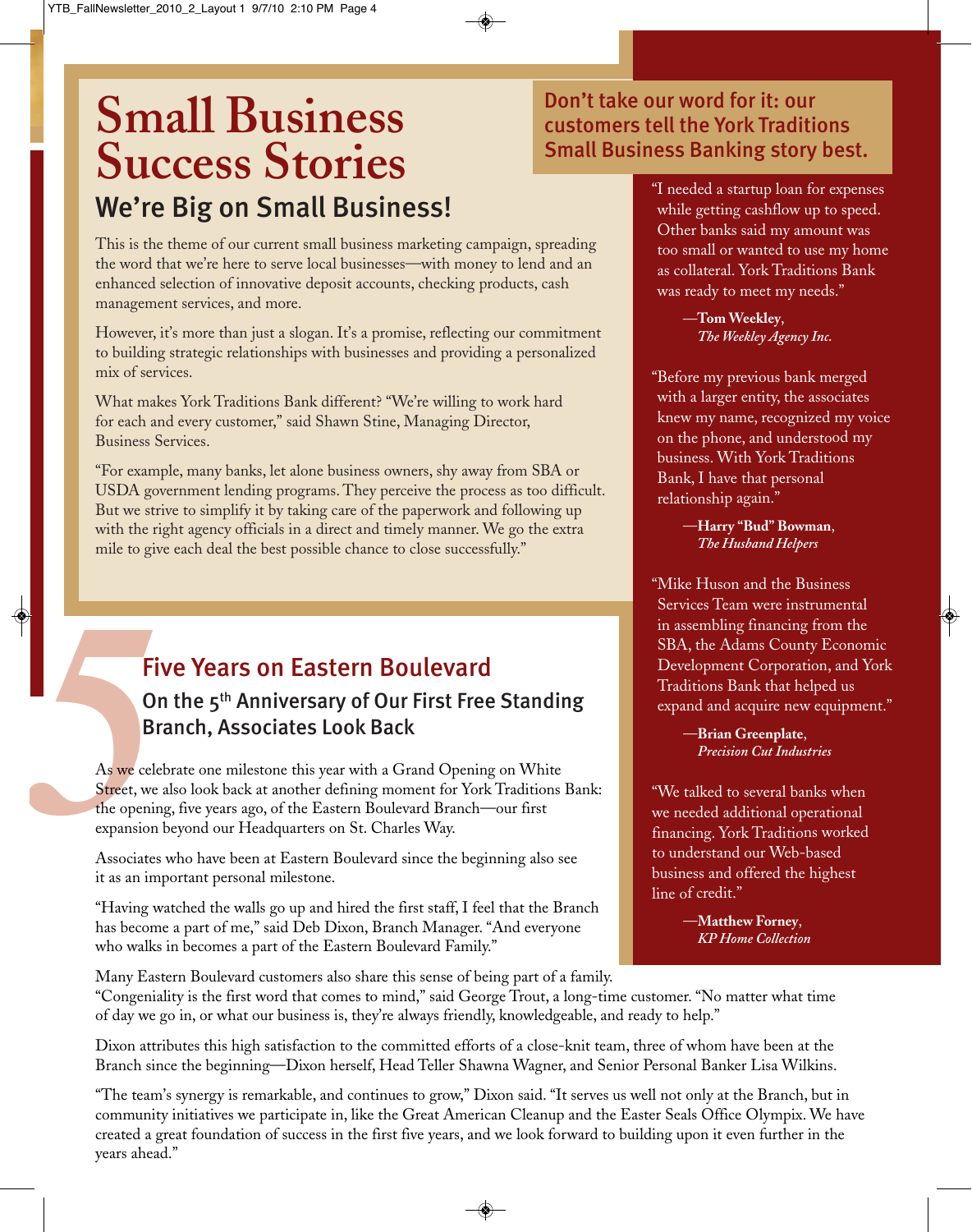# Go West, Young Bank!

While York Traditions Bank opened its doors on St. Charles Way in 2002, it is still relatively young. But like our young nation in the 19th century, we've grown rapidly, first expanding from our St. Charles Way Headquarters to our second Branch on Eastern Boulevard, followed by the Susquehanna Trail Branch.

In our efforts to further expand our service throughout York County, we're following another pattern similar to the early United States: we're "Going West"—with a new branch at 2170 White Street in West York, opening officially on October 2nd.

"Having grown up in West York and graduated from West York Area High School, I'm especially proud to see us open a new branch in the neighborhood," said Mike Kochenour. "We look forward to doing business with new customers and old friends as well—in the West York community.



**York Traditions Bank's newest branch located at 2170 White Street, York**

In keeping with the Bank's traditional emphasis on contributing to the vitality and development of the communities we serve, York Traditions Bank has already committed to a sponsorship of a Bluegrass Festival in West Manchester Township in December. The Bank is also discussing potential initiatives to support education in the community with officials from the West York Area School District.

# WANTED

## Customers who work or live in the West York area to join us for our Grand Opening - Western Style

**While the branch opens for business on September 13, the public unveiling of the White Street Office will take place Saturday, October 2, from 10 AM to 1 PM, with a fun-filled, Western-themed Grand Opening Extravaganza! Join us for:**

- **Food**
- **Pony Rides**
- **"Panning for gold" and other Western-style games and activities**
- **Special promotions and offers**

# **RECEIVE A FREE GIFT**

**When you open a new personal relationship account or CD**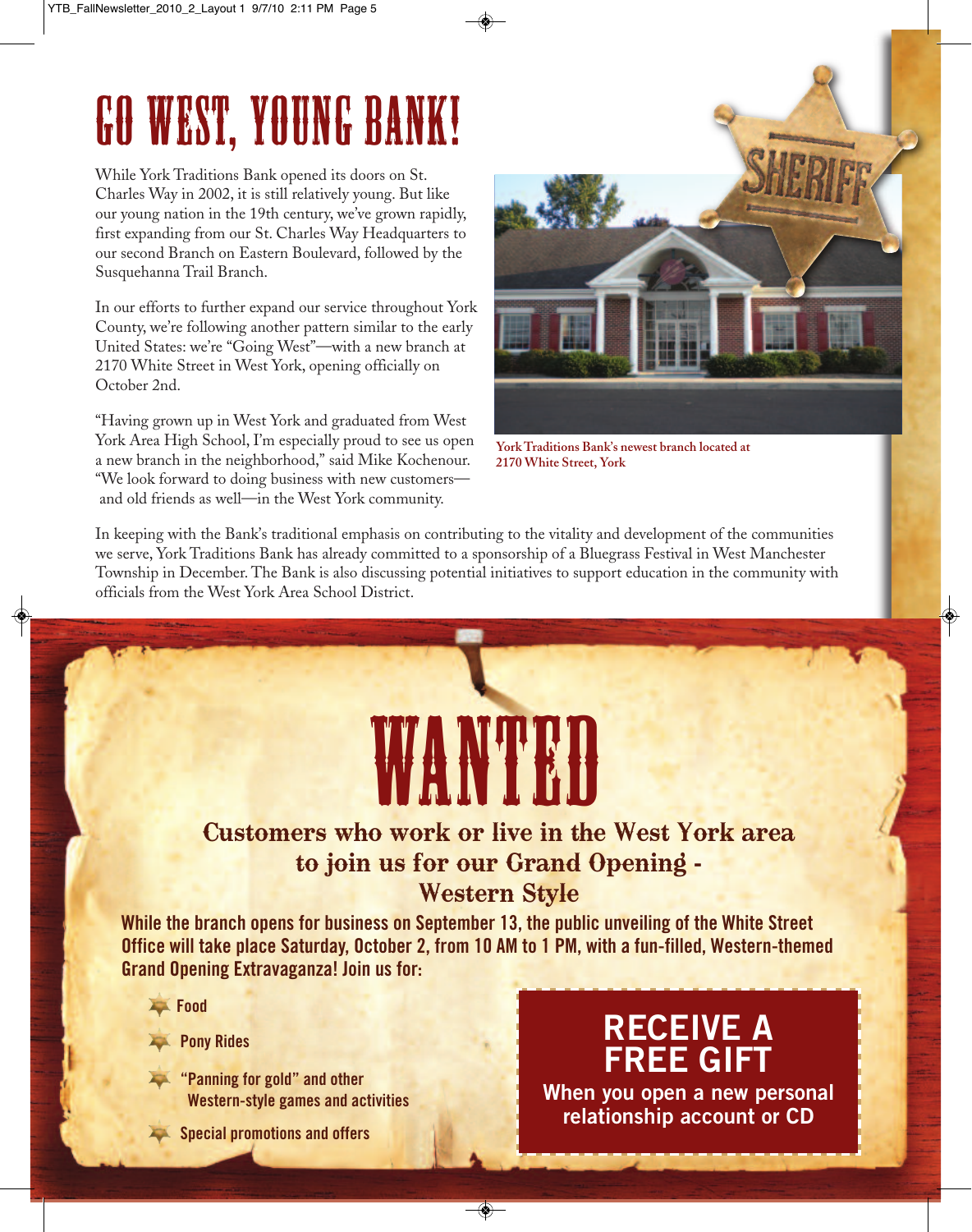# meet the second control of the second control of the second control of the second control of the second control<br>The second control of the second control of the second control of the second control of the second control of white street team





#### LAURA COMBS, *Branch Manager*

With an extensive background in Retail Banking, Laura most recently served as Branch Manager of the Sovereign Bank office on Bannister Street. Previously, she spent three years with Wachovia as a Financial Specialist. Her financial services background also includes several years of experience as a Mortgage Originator.



#### GINA HENISE, *Personal Financial Specialist*

Gina Henise joins our White Street Office in the newly created position of Personal Financial Specialist. She brings to this position the value of more than 25 years of banking experience, all in various sales roles with Wachovia. Most recently, she worked in Wachovia's Private Client Group, where she specialized in managing relationships with high net-worth clients.



#### STEPHANIE SIZER LEISENRING, *Head Teller*

Stephanie has an extensive background in finance and retail banking. Most recently, she served as Head Teller at the Bannister Street branch of Sovereign Bank. With the pride she takes in friendly, attentive customer service and her passion for community concerns, Stephanie sets an excellent example of the Bank's Core Values in action.



#### ANDREA BEAKLER, *Senior Teller*

A graduate of Millersville University, Andrea's banking experience includes her most recent role as a Teller/Platform Team member with Metro Bank. Also a talented artist, Andrea recently had her paintings featured in an art show during the Mount Wolf Centennial Celebration.



#### SANDY ALTHOFF, *Teller*

Sandy Althoff began her banking career in 1990 with Harris Savings and continued through the Waypoint Bank and Sovereign Bank mergers until 2009. Sandy joined York Traditions Bank in 2009 serving as a Teller at the St Charles Way office and now as the full time Teller at the new White Street Office.



#### AMANDA UNGER, *Teller*

Amanda Unger began her banking career as a Teller for Sovereign Bank in March of 2009. Prior to her banking career Amanda was a Sales Rep for Ritz Camera. Amanda is also attending school part time for Paralegal Studies.